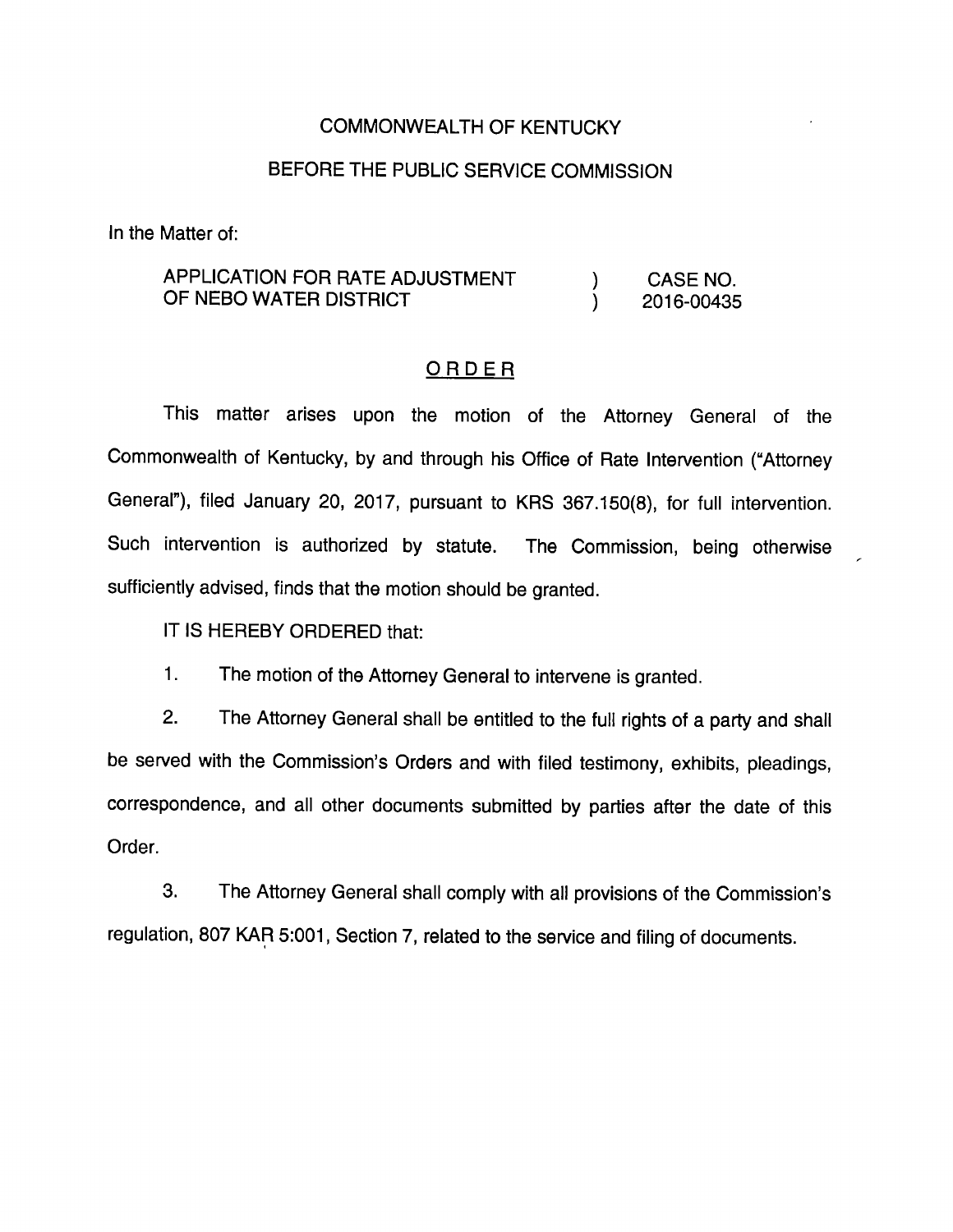4. The Attorney General shall adhere to the procedural schedule set forth in the Commission's January 13, 2017 Order and as amended by subsequent Orders.

5. Within seven days of entry of this Order, the Attorney General shall provide his electronic mail address to which all electronic documents issued by the Commission and other parties of record may be served upon the Attorney General in accordance with 807 KAR 5:001, Section 4(8)(b).

By the Commission



ATTEST:

Luns Executive Director

Case No. 2016-00435